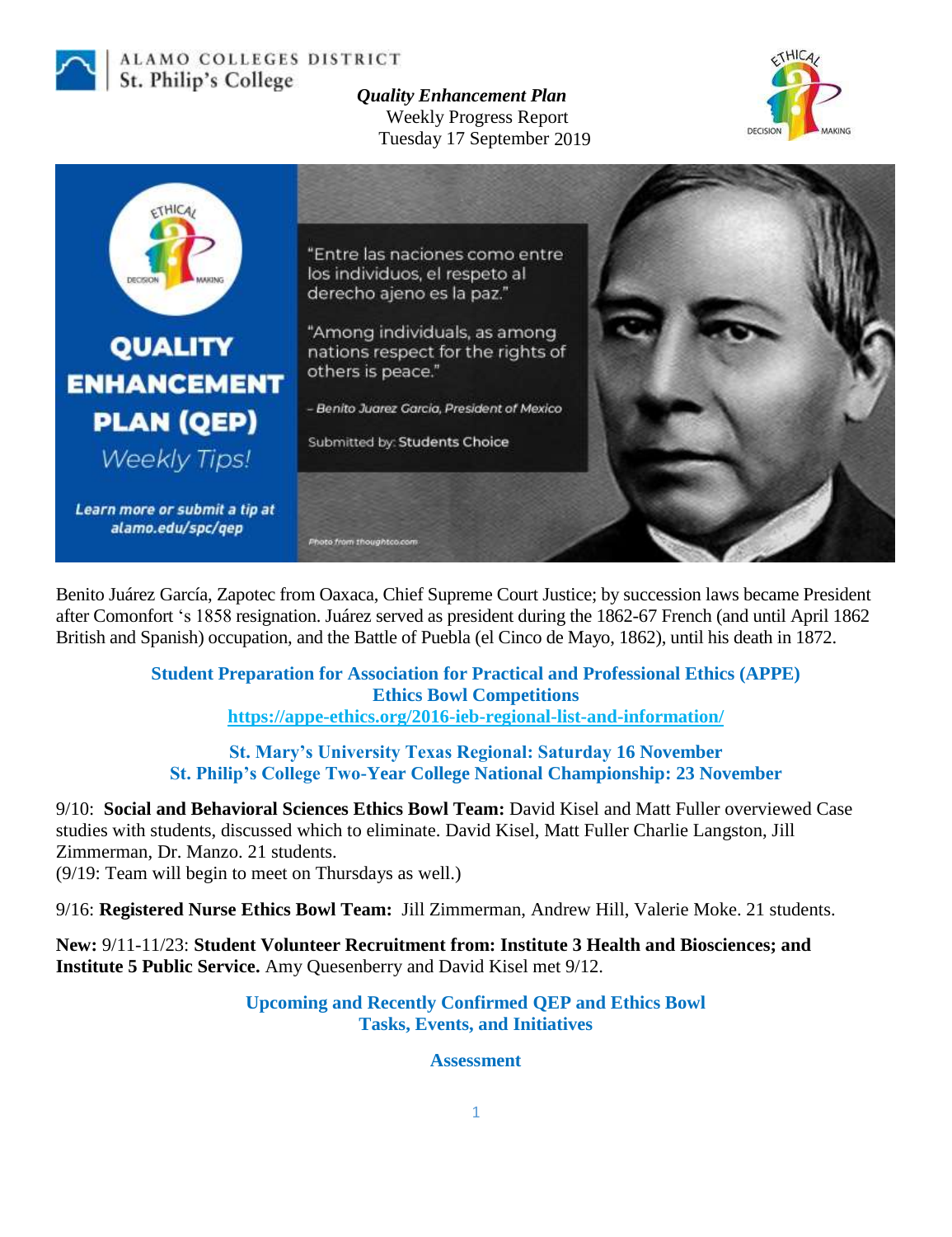**PSRI-I (Personal and Social Responsibility Inventory) pre-Test:** Friday 23 August to Friday 20 September. Fri 8/30: 347; Wed 9/4: 408; Mon 9/9: 432; 9/16 4xx completed.

**PSRI-II post-Test:** Monday 18 November to Friday 13 December.

8/26-9/20: **SWC QEP / PSRI-I Information Table:** Building 1. Paul Lede, Mike Cain, work-study students. Paul also visits individual classrooms; Phoenix ECHS: 46 students.

**Faculty-Student Best Practices sharing Follow-up:** Social and Behavioral Sciences, Friday 20 September. **Faculty-Student Best Practices sharing Follow-up:** Communications & Learning, Friday 20 September.

**Faculty-Student Best Practices sharing:** Brackenridge Early College High School, Friday 20 Sept, 3:30.

**Community Awareness:** Diesel Advisory. Don Fernandez, ASE Certified Technician, Program coordinator, Monday 14 October, 11:30, Building 6.

**SPC Community-wide Ethical Decision-making awareness:** Information session, Early Childhood and Family Studies, Wednesday 16 October, 6 pm, CHP 137.

**Community Awareness:** Physical Therapist Assistant Advisory, Tuesday 5 November, 12-1:30, CHP 310.

**Community Awareness:** Ethics Bowl Training for Judges and Moderators: 1. September to October; 2. Employee Development Day Friday 25 October (three time slots); 3. November. Deadline for volunteering: Friday 25 October.

**Community Awareness / Faculty-Student Best Practices sharing:** APPE Two-Year College Ethics Bowl National Championship. Saturday 23 November, 7:30-3pm, SLC second floor. **[https://appe-ethics.org/2016](https://appe-ethics.org/2016-ieb-regional-list-and-information/) [ieb-regional-list-and-information/](https://appe-ethics.org/2016-ieb-regional-list-and-information/)**

## **2020 Spring Tasks, Events, and New Initiatives**

**Faculty-Student Best Practices sharing:** Communications & Learning Department; Professional Development Week (to include DC/ECHS mentors, adjuncts), Saturday 16 January. **Faculty-Student Best Practices sharing:** Communications & Learning Department Follow-up, February.

**ISLO Calibration:** Thursday 6 February, 1-5pm, CLR 208. Shanna Bradford. **ISLO Assessment:** Friday 7 February, 7:30-5, CLR 208; 210. Shanna Bradford. **2016-21 Five-year Report:** Due 2021.

> **Archives for Weekly Progress; Mid-Year; and Annual Reports: 2016 January to Present** <https://www.alamo.edu/spc/about-spc/strategic-plan/quality-enhancement-plan-qep/about-qep/>

**2019 PSRI:** Fri 8/30: 347; Wed 9/4: 408; Mon 9/9: **432** students completed PSRI-I; **2018 PSRI: 1196** students completed PSRI-I; **439** of the 1196 also completed PSRI-II. **2018-9 Ethical Decision Making Tips: 225** QEP website submissions; **299** collected from Culturefest participants. **SEG:** *What Would You Do***:** Dr. Mac, three SEG students, College Spirit and Pride Crew.

| <b>Fall:</b>   | MLK 153    | SWC 320        | semester total 473 |
|----------------|------------|----------------|--------------------|
| Spring:        | MLK 74     | <b>SWC 308</b> | semester total 382 |
| Summer:        | MLK 103    | SWC 42         | summer total 145   |
| <b>Totals:</b> | <b>330</b> | 670            | 1000 students      |

## **Ongoing Professional Communications and Resources**